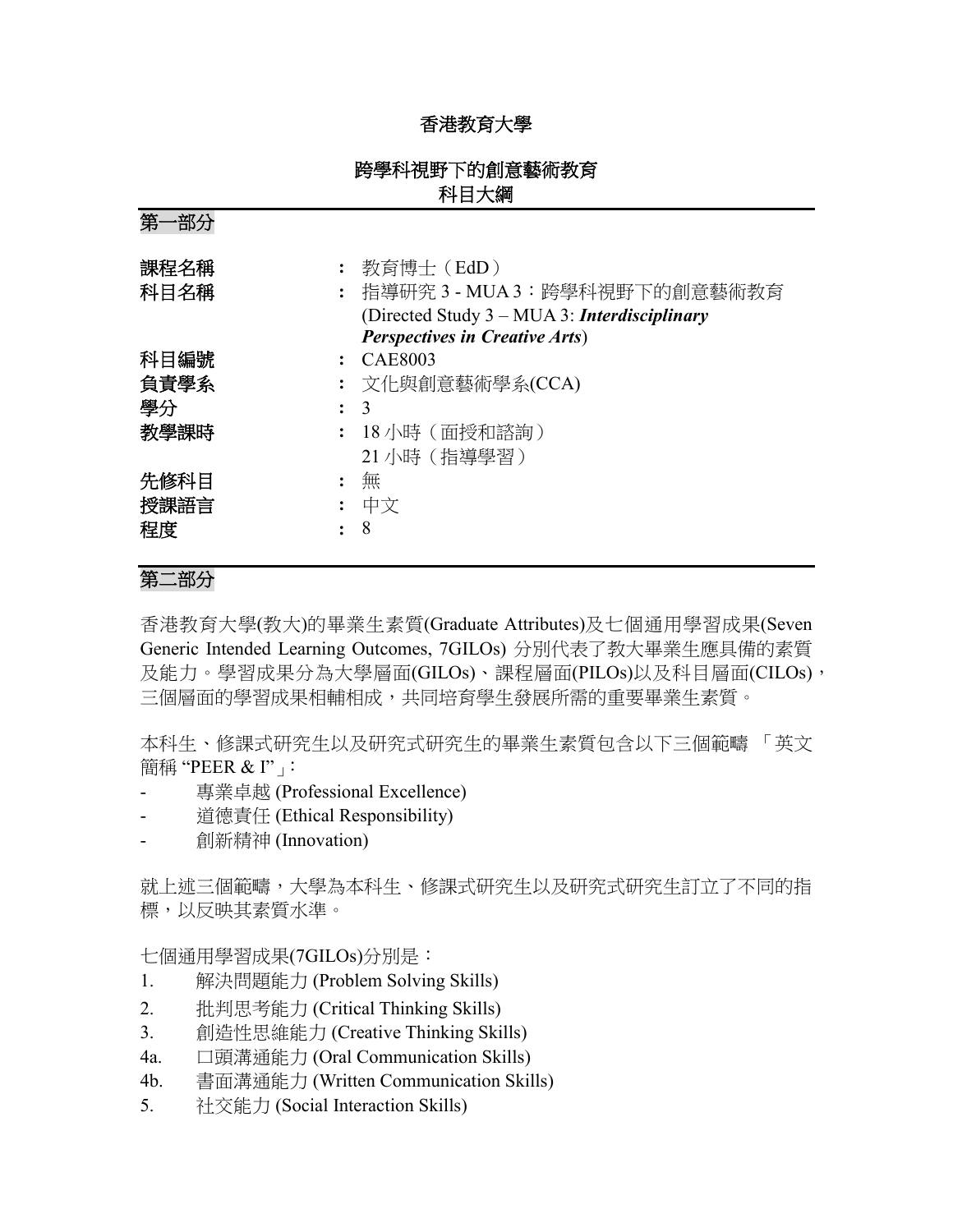- 6. 倫理決策 (Ethical Decision Making)
- 7. 全球視野 (Global Perspectives)

## **1.** 科目概要

本課程旨在讓學生能從跨學科的角度批判性地檢視 21 世紀藝術教育者的角色。 課程會促進對有關創意藝術的社會地位,包括情境、啟蒙、技巧、對話、當 代、多元智能、跨學科、審美參與和專業選擇等議題的集中展望。課程亦將幫 助學生在閱讀和詮釋研究時,從有關藝術學習的歷史、哲學、心理學、社會學 角度,對如音樂方面的動機、創造力、對藝術的回應、表現性演出、創意藝術 的社會運用和藝術教育等進行考慮,以期獲得更加全面的認識。

#### **2.** 預期學習成果

成功完成本課程後,學生應能夠:

- 成果一:從跨學科的角度辨識影響創意藝術和藝術教育中教與學的關鍵問題;
- 成果二:在至少一種文化和教育背景下,批判性地闡明支援藝術學習的新興議 題及關鍵原則;
- 成果三:批判性地分析創意藝術與藝術教育研究的結論。

## **3.** 內容、預期學習成果及教與學活動

| 教授内容              | 預期學習       | 教與學活動        |  |
|-------------------|------------|--------------|--|
|                   | 成果 (CILOs) |              |  |
| 創意藝術與藝術教育在社會及文化   | 成果一        | 小組討論、作業、閱讀材料 |  |
| 中的地位              | 成果二        |              |  |
| 創意藝術與藝術教育在 21 世紀教 | 成果一        | 小組討論、作業、閱讀材料 |  |
| 育中的地位和作用          | 成果二        |              |  |
| 在創意藝術和藝術教育的教與學中   | 成果一        | 小組討論、作業、閱讀材料 |  |
| 的問題界定和辨識主要議題及原則   | 成果二        |              |  |
| 的優先次序             |            |              |  |
| 社會和文化中創意藝術和藝術教育   | 成果二        | 小組討論、作業、閱讀材料 |  |
| 體現的跨學科視角          | 成果三        |              |  |
| 分析與論證人類發展中的創意藝術   | 成果二        | 小組討論、作業、閱讀材料 |  |
| 及藝術教育             | 成果三        |              |  |
| 詮釋創意藝術和藝術教育的研究數   | 成果二        | 小組討論、作業、閱讀材料 |  |
| 據並推論得出結論          | 成果三        |              |  |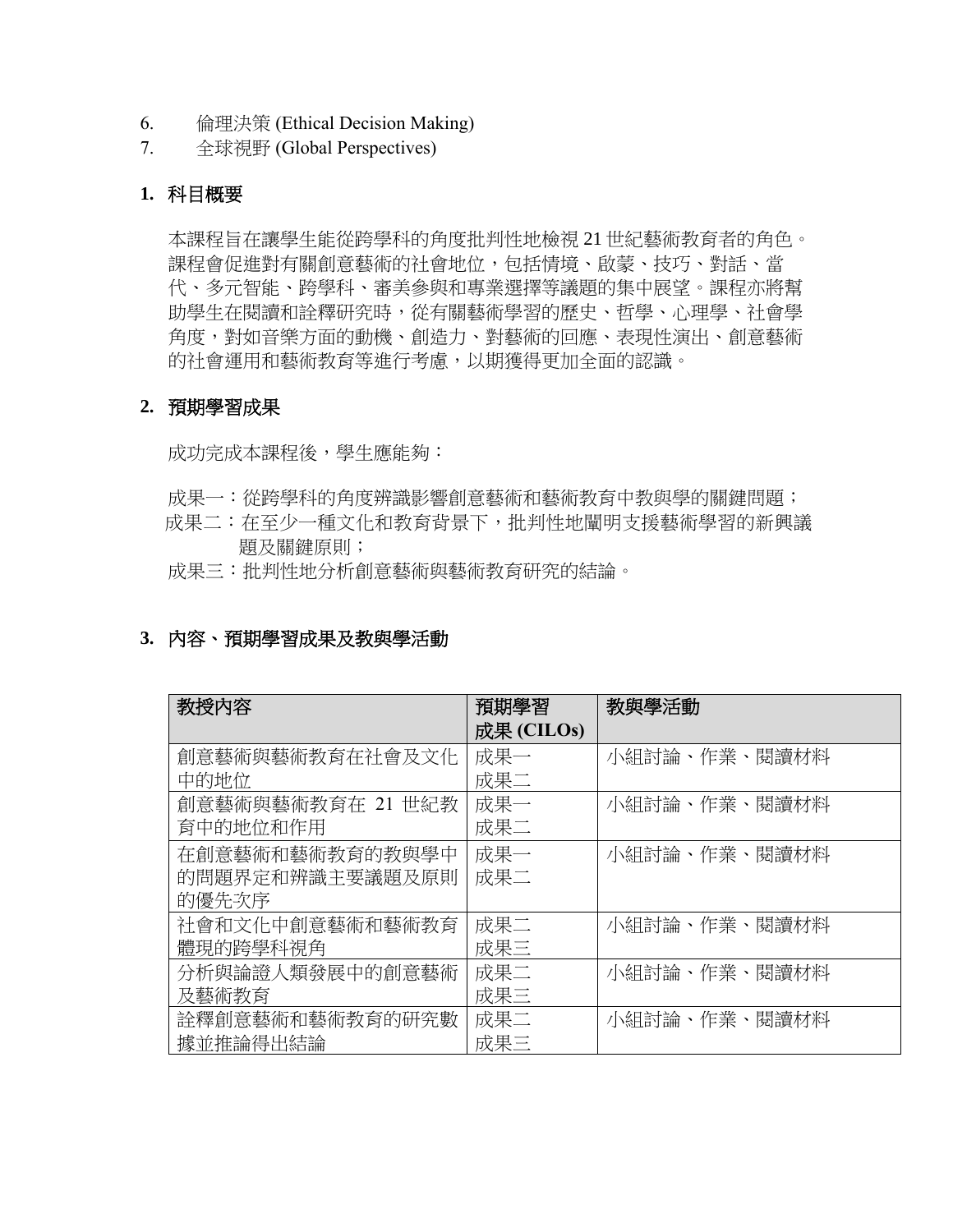### **4.** 評核

| 評核課業                                        | 所佔比重            | 預期學習<br>成果 (CILOs) |
|---------------------------------------------|-----------------|--------------------|
| (a) 針對被認可的創意藝術/藝術教育領域                       | 80%             | 成果一                |
| 從跨學科角度進行批判性地文獻回顧評<br>述,包括系統性政策 (20%)、研究 (30 |                 | 成果二                |
| %)和實踐 (30%) (最多5000字)                       |                 |                    |
| (b)在研討會報告展示其評述性論文 (a)                       | 20 <sup>%</sup> | 成果三                |
| 及三項回顧性問題                                    |                 |                    |

#### **5.** 指定教科書

無

#### **6.** 推薦書目

- Aboelela, S., Larson, E., Bakken, S., Carrasquillo., O., Formicola., A., Glied, S., Haas, J.&Gebbie, K. (2007). *Defining interdisciplinary research: Conclusions from a critical review of the literature*. Health Services Research, 42, 329–346.
- Barrett, M. (Ed.). (2014). *Collaborative creative thought and practice in music*. Surrey, UK: Ashgate Publishing Ltd.
- Blunden, A. (2012). *An interdisciplinary theory of activity* (Studies in Critical Social Sciences). Chicago: Haymarket Books.
- Booth, W. C., Colomb, G. G., & Williams, J. M. (2003). The craft of research (2nd ed.). Chicago: University of Chicago Press.
- Bowman, W. D. (1998). *Philosophical perspectives on music*. New York: Oxford University Press.
- Bray,M., Adamson, B., & Mason, M. (2007). *Comparative education research approaches and methods.* Hong Kong and Dordrecht: CERC and Springer.
- Davies, S. (2001). *Musical works and performances: A philosophical exploration*. Oxford,UK: Oxford University Press.
- De la Fuente, E. (2009). *Twentieth-century music and the sociology of modern culture*. New York: Routledge.

Deutsch, D. (1998). *The psychology of music* (2nd ed.). New York: Academic Press

- Froehlich, H. C. (2007). *Sociology for music teachers: Perspectives for practice*. Prentice Hall.
- Hallam, S. (2009). *Oxford handbook of music psychology.* New York: Oxford University Press.
- Harrison, S.D. (2008). *Masculinities and music: Engaging men and boys in making music*. Newcastle, UK: Cambridge Scholars Press.
- Knutsson, P. (2005). *Interdisciplinary knowledge integration and the sustainable livelihoods approach: Case studies on rural livelihoods in Kenya and China*. Göthenburg, Sweden: Göthenburg University Press.
- Lazear, D. (2004). *Higher-order thinking the multiple intelligences way*. Chicago: Zephyr Press.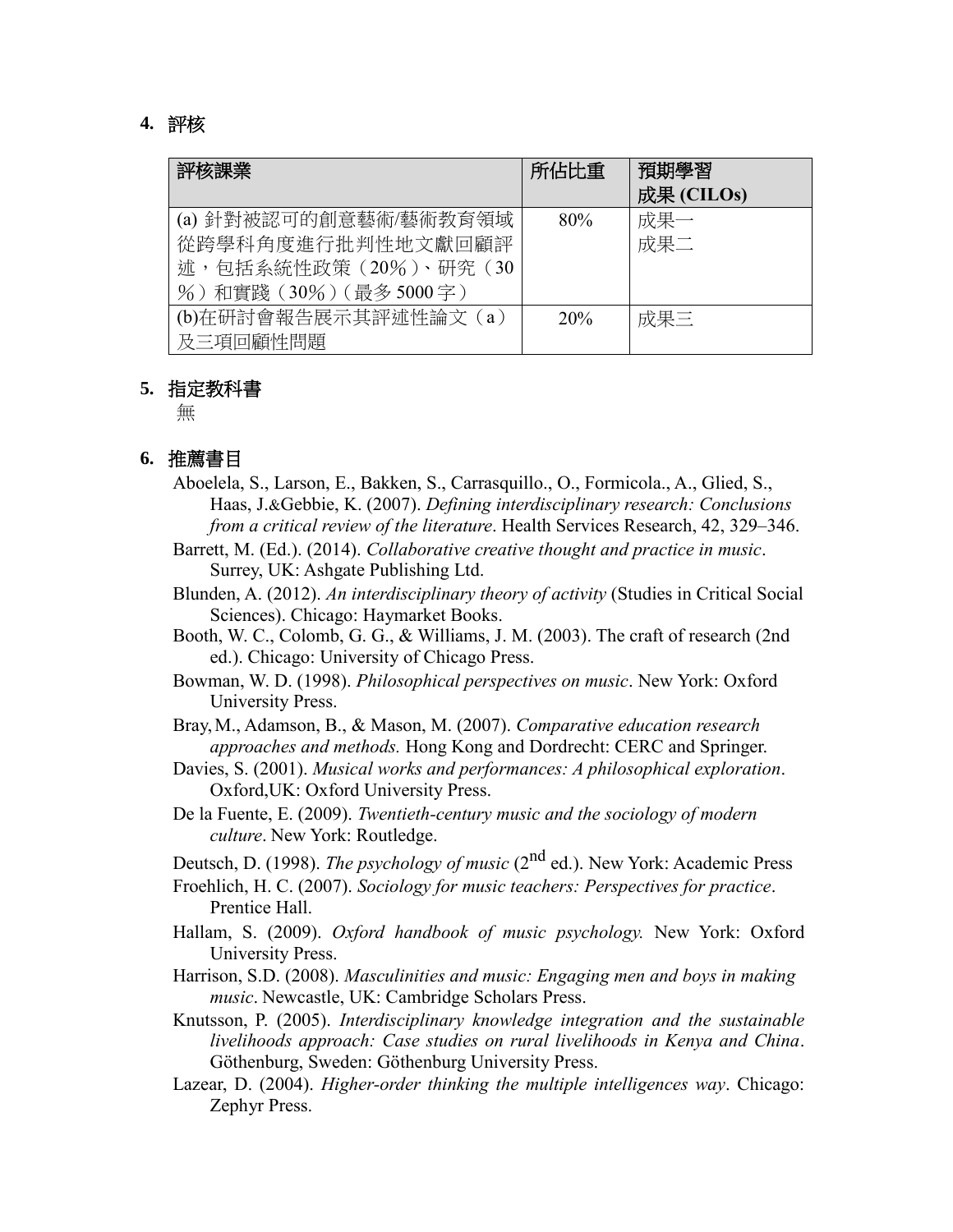- Leong, S. (2011). Creativity and the arts in Chinese societies. In J. Sefton-Green, P. Thomson, K. Jones, & L. Bresler. (Eds.). *International Handbook of Creative Learning* (pp. 54-62). New York & Oxford: Routledge.
- Leong, S. (2011). Navigating the emerging futures in music education. *Journal of Music, Technology and Education, 4*(2-3), 233-244.
- Leong, S. & Leung, B. W. (Eds.). (2013). *Creative arts in education and culture*:*Perspectives from Greater China*. Dordrecht, The Netherlands: Springer.
- Leong, S. (2014). Community-based arts and education in partnership: Possibilities and challenges. In M. Fleming, L Bresler, J. O'Toole (Eds.), *International Handbook of Arts and Education*. Oxford, UK: Routledge
- Malloch, S., & Trevarthen, C. (Eds.). (2008). *Communicative musicality: Exploring the basis of human companionship*. New York: Oxford University Press.
- Mann, B. L. (Ed.). (2005). *Selected styles in web-based educational research*. Hersey, PA: Information Science Publishing.
- McGann, M. E. (2002). *Exploring music as worship and theology: An interdisciplinary method for studying liturgical practice.* Collegeville, MN: Liturgical Press.
- Repko, A. F. (2011). Interdisciplinary research: Process and theory (2nd ed.). ThousandOaks, CA: Sage.
- Sloboda, J. (2005). *Exploring the musical mind: Cognition, emotion, ability, function*. New York: Oxford University Press.
- Thielemann, S. (2002). *The spirituality of music*. New Delhi: APH Publishing Corporation.
- Wilson, I.M. and Abeyasekera, S. (2006). *Writing research protocols: A statistical perspective*. Available at [www.reading.ac.uk/ssc/publications/guides.htm.](http://www.reading.ac.uk/ssc/publications/guides.html)

#### **7.** 相關網絡資源

- Jennings, P. (2004). *Crossing boundaries: Fostering interdisciplinary arts practice and human computer interaction research teams*. Available from [http://www.sfu.ca/~rwakkary/chi2004\\_workshop/papers/WS6\\_CHI04\\_Jennings.pdf.](http://www.sfu.ca/~rwakkary/chi2004_workshop/papers/WS6_CHI04_Jennings.pdf)
- Schiller, W., Wood, D., & Meiners, J. (2004). *"In the Beginning": Establishing a model for a transnational, interdisciplinary, Arts education project*. Available from [http://www.herdsa.org.au/wp-content/uploads/conference/2004/PDF/P075-jt.pdf.](http://www.herdsa.org.au/wp-content/uploads/conference/2004/PDF/P075-jt.pdf)

#### **8.** 相關期刊

*Action, Criticism, and Theory for Music Education Interdisciplinary Journal of E-Learning and Learning Objects Journal of Interdisciplinary Music Studies Online International Interdisciplinary Research Journal Philosophy of Music Education Review Psychology of Music Research and Issues in Music Education*